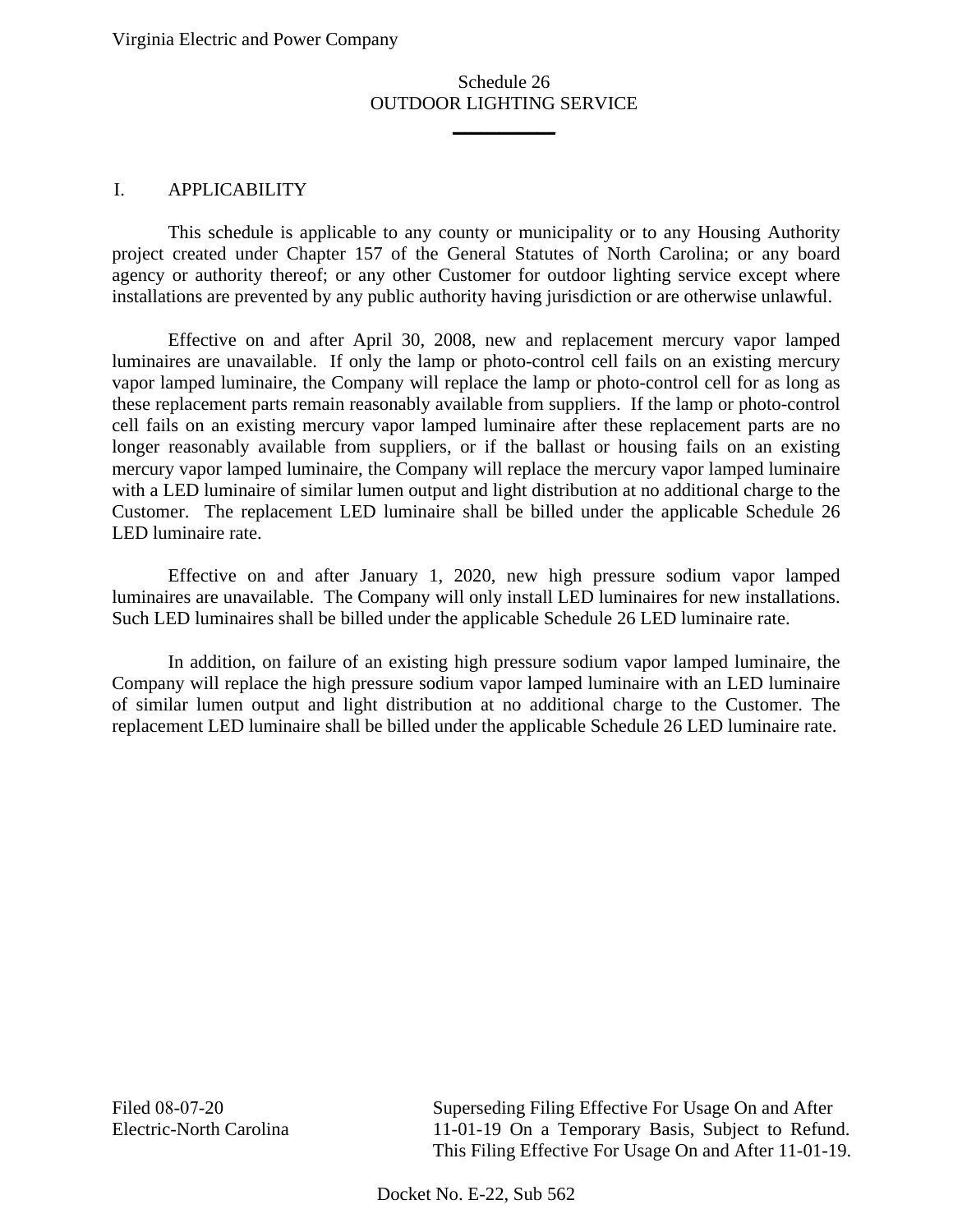\_\_\_\_\_\_\_\_\_\_\_

# (Continued)

## II. MONTHLY RATE

## A. Watchlite, Area, and Roadway Lighting Service

1. Mercury Vapor and Sodium Vapor Lighting

| Approximate |               | Input   | Monthly | Rate per Unit |
|-------------|---------------|---------|---------|---------------|
| Lumens      | Type          | Wattage | kWh     | per Month     |
| 3,300       | Mercury Vapor | 125     | 40      | \$11.77       |
| 7,000       | Mercury Vapor | 208     | 70      | \$13.79       |
| 11,000      | Mercury Vapor | 294     | 100     | \$16.32       |
| 20,000      | Mercury Vapor | 452     | 150     | \$21.03       |
| 33,000      | Mercury Vapor | 765     | 250     | \$35.69       |
| 53,000      | Mercury Vapor | 1,080   | 360     | \$44.13       |
| 5,000       | Sodium Vapor  | 82      | 30      | \$12.61       |
| 8,000       | Sodium Vapor  | 120     | 40      | \$13.52       |
| 14,000      | Sodium Vapor  | 202     | 70      | \$15.40       |
| 23,000      | Sodium Vapor  | 315     | 105     | \$19.80       |
| 42,000      | Sodium Vapor  | 490     | 160     | \$31.27       |
| 127,000     | Sodium Vapor  | 1,130   | 380     | \$46.04       |

2. LED Lighting – Basic Fixtures

| Luminaire<br>Rate Tier | Type       | Monthly kWh<br><b>Operating Range</b> | <b>Billed Monthly</b><br>kWh | Rate per Unit<br>per Month |
|------------------------|------------|---------------------------------------|------------------------------|----------------------------|
|                        | <b>LED</b> | $0 - 9$                               | 5                            | \$10.21                    |
| 2                      | <b>LED</b> | $10 - 19$                             | 15                           | \$12.11                    |
| 3                      | <b>LED</b> | $20 - 29$                             | 25                           | \$13.64                    |
| 4                      | <b>LED</b> | $30 - 39$                             | 35                           | \$14.54                    |
| 5                      | <b>LED</b> | $40 - 49$                             | 45                           | \$16.51                    |
| 6                      | <b>LED</b> | $50 - 59$                             | 55                           | \$19.91                    |
| $\tau$                 | <b>LED</b> | $60 - 69$                             | 65                           | \$21.15                    |
| 8                      | <b>LED</b> | $70 - 79$                             | 75                           | \$22.33                    |
| 9                      | <b>LED</b> | $80 - 89$                             | 85                           | \$24.11                    |
| 10                     | <b>LED</b> | $90 - 99$                             | 95                           | \$25.18                    |

Filed 08-07-20 Electric-North Carolina Superseding Filing Effective For Usage On and After 11-01-19 On a Temporary Basis, Subject to Refund. This Filing Effective For Usage On and After 11-01-19.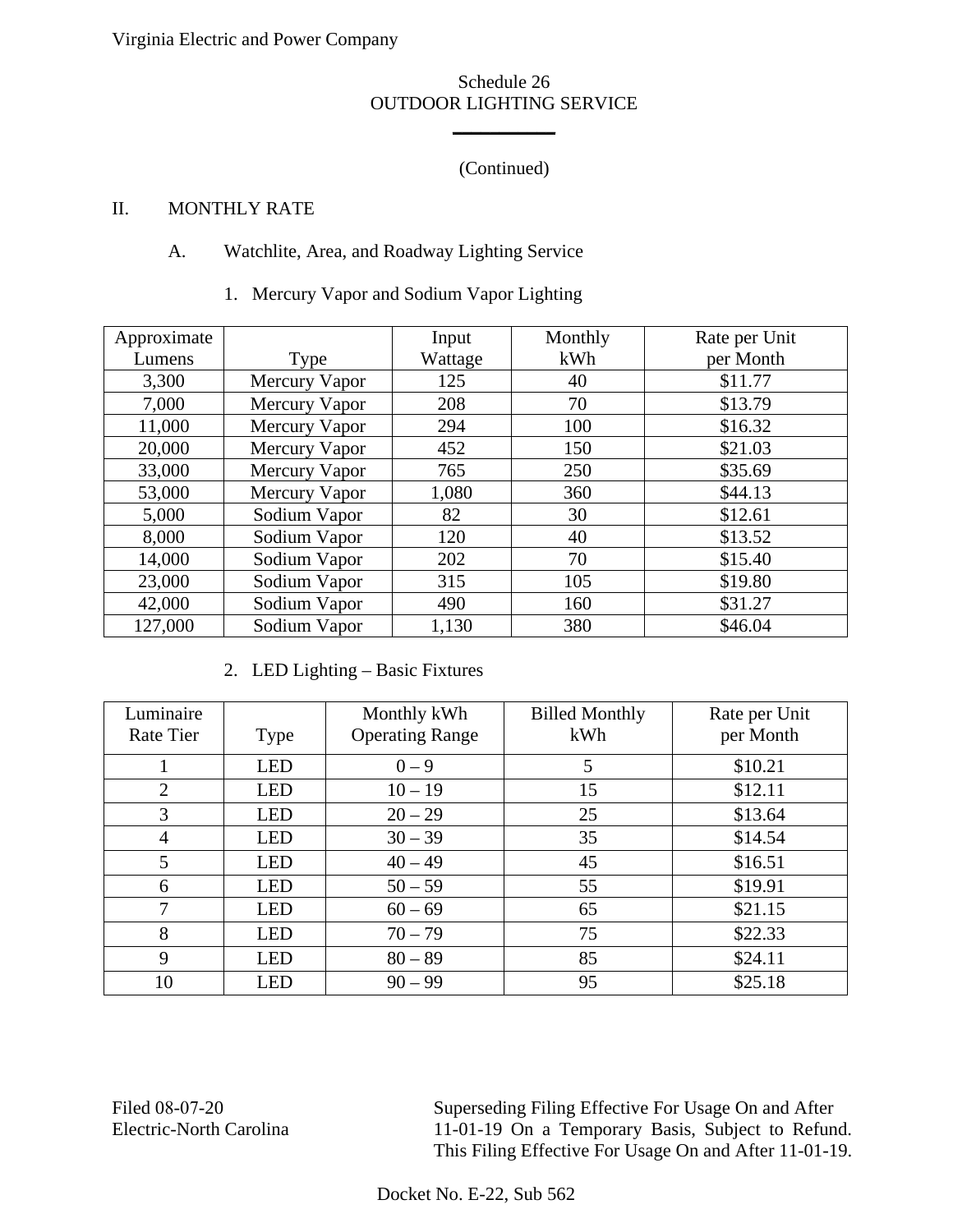Virginia Electric and Power Company

#### Schedule 26 OUTDOOR LIGHTING SERVICE

\_\_\_\_\_\_\_\_\_\_\_

## (Continued)

## II. MONTHLY RATE (Continued)

- B. Premium Fixtures
	- 1. The following charges are applicable for sodium vapor premium fixtures mounted on non-decorative poles or decorative fluted fiberglass poles. The applicable rate per unit per month is determined in accordance with the pole type as shown below.

|             |              |         |         | Rate per Unit per Month |            |                        |
|-------------|--------------|---------|---------|-------------------------|------------|------------------------|
|             |              |         |         |                         | Decorative | <b>Each Additional</b> |
| Approximate |              | Input   | Monthly | Non-decorative          | Fluted     | Unit on                |
| Lumens      | Type         | Wattage | kWh     | Pole                    | Pole       | Same Pole              |
|             |              |         |         |                         |            |                        |
| 5,000       | Sodium Vapor | 82      | 30      | \$27.65                 | \$42.09    | \$13.00                |
| 8,000       | Sodium Vapor | 120     | 40      | \$28.16                 | \$43.31    | \$13.49                |
| 14,000      | Sodium Vapor | 202     | 70      | \$30.67                 | \$45.35    | \$15.10                |
| 23,000      | Sodium Vapor | 315     | 105     | \$37.16                 | <b>Not</b> | \$21.56                |
| 42,000      | Sodium Vapor | 490     | 160     | \$40.68                 | Available  | \$25.08                |

2. The following charges are applicable for LED premium fixtures mounted on non-decorative poles or decorative fluted fiberglass poles.

| Luminaire<br><b>Rate Tier</b> |            | Monthly kWh<br><b>Operating Range</b> | <b>Billed Monthly</b><br>kWh | Rate per Unit<br>per Month |
|-------------------------------|------------|---------------------------------------|------------------------------|----------------------------|
|                               | Type       |                                       |                              |                            |
|                               | <b>LED</b> | $0 - 9$                               | 5                            | \$26.87                    |
| 2                             | <b>LED</b> | $10 - 19$                             | 15                           | \$27.52                    |
| 3                             | <b>LED</b> | $20 - 29$                             | 25                           | \$29.55                    |
| 4                             | <b>LED</b> | $30 - 39$                             | 35                           | \$31.59                    |
| 5                             | <b>LED</b> | $40 - 49$                             | 45                           | \$32.25                    |
| 6                             | <b>LED</b> | $50 - 59$                             | 55                           | \$32.90                    |
| 7                             | <b>LED</b> | $60 - 69$                             | 65                           | \$33.56                    |
| 8                             | <b>LED</b> | $70 - 79$                             | 75                           | \$34.21                    |
| 9                             | <b>LED</b> | $80 - 89$                             | 85                           | \$35.52                    |
| 10                            | <b>LED</b> | $90 - 99$                             | 95                           | \$36.17                    |

Filed 08-07-20 Electric-North Carolina

Superseding Filing Effective For Usage On and After 11-01-19 On a Temporary Basis, Subject to Refund. This Filing Effective For Usage On and After 11-01-19.

Docket No. E-22, Sub 562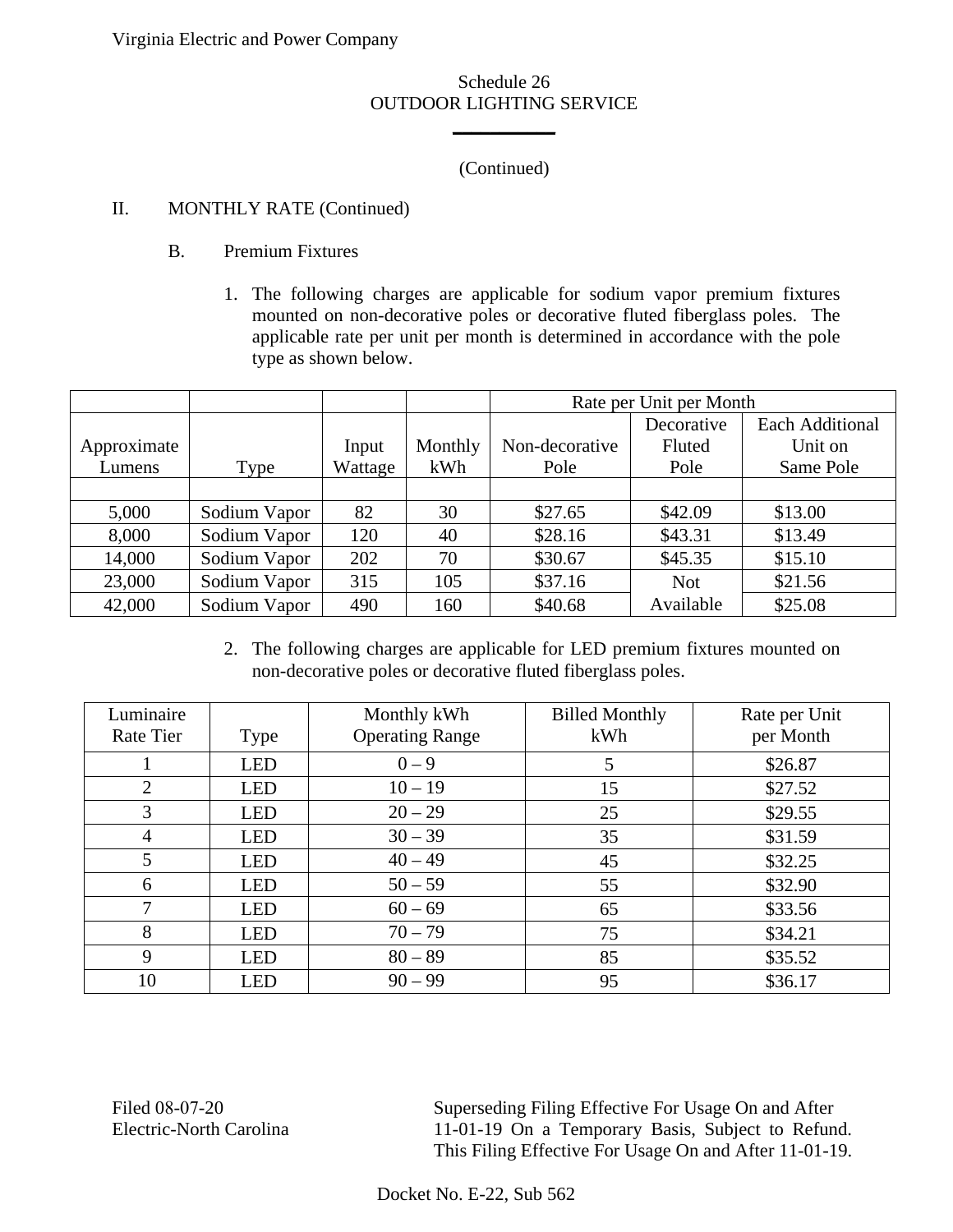Virginia Electric and Power Company

#### Schedule 26 OUTDOOR LIGHTING SERVICE

\_\_\_\_\_\_\_\_\_\_\_

## (Continued)

### II. MONTHLY RATE (Continued)

## C. Wide-area Lighting Service (Expressway fixture)

Wide-area lighting is provided under this paragraph using Expressway-type fixtures mounted on non-decorative poles.

|             |              |         |         | Rate per Unit per Month |                        |
|-------------|--------------|---------|---------|-------------------------|------------------------|
| Approximate |              | Input   | Monthly | <b>First Unit</b>       | <b>Each Additional</b> |
| Lumens      | Type         | Wattage | kWh     | per Pole                | on Same Pole           |
|             |              |         |         |                         |                        |
| 23,000      | Sodium Vapor | 315     | 105     | \$45.91                 | \$27.29                |
| 42,000      | Sodium Vapor | 490     | 160     | \$50.74                 | \$31.63                |

#### D. Directional Lighting Service

Directional lighting is provided under this paragraph for directional fixtures mounted on non-decorative poles.

|             |               |         |         | Rate per Unit per Month |                        |
|-------------|---------------|---------|---------|-------------------------|------------------------|
| Approximate |               | Input   | Monthly | <b>First Unit</b>       | <b>Each Additional</b> |
| Lumens      | Type          | Wattage | kWh     | per Pole                | on Same Pole           |
|             |               |         |         |                         |                        |
| 20,000      | Mercury Vapor | 452     | 150     | \$22.26                 | \$17.67                |
| 53,000      | Mercury Vapor | 1,080   | 360     | \$42.18                 | \$28.12                |
| 42,000      | Sodium Vapor  | 490     | 160     | \$32.27                 | \$18.17                |
| 127,000     | Sodium Vapor  | 1,130   | 380     | \$45.40                 | \$31.39                |

E. Suburban Lighting Service -- Residential Underground only

Suburban poles and fixtures are available for providing area lighting to residential property exclusive of apartments, condominiums and townhouses. The monthly charges for Suburban Lighting Service are as follows:

Superseding Filing Effective For Usage On and After 11-01-19 On a Temporary Basis, Subject to Refund. This Filing Effective For Usage On and After 11-01-19.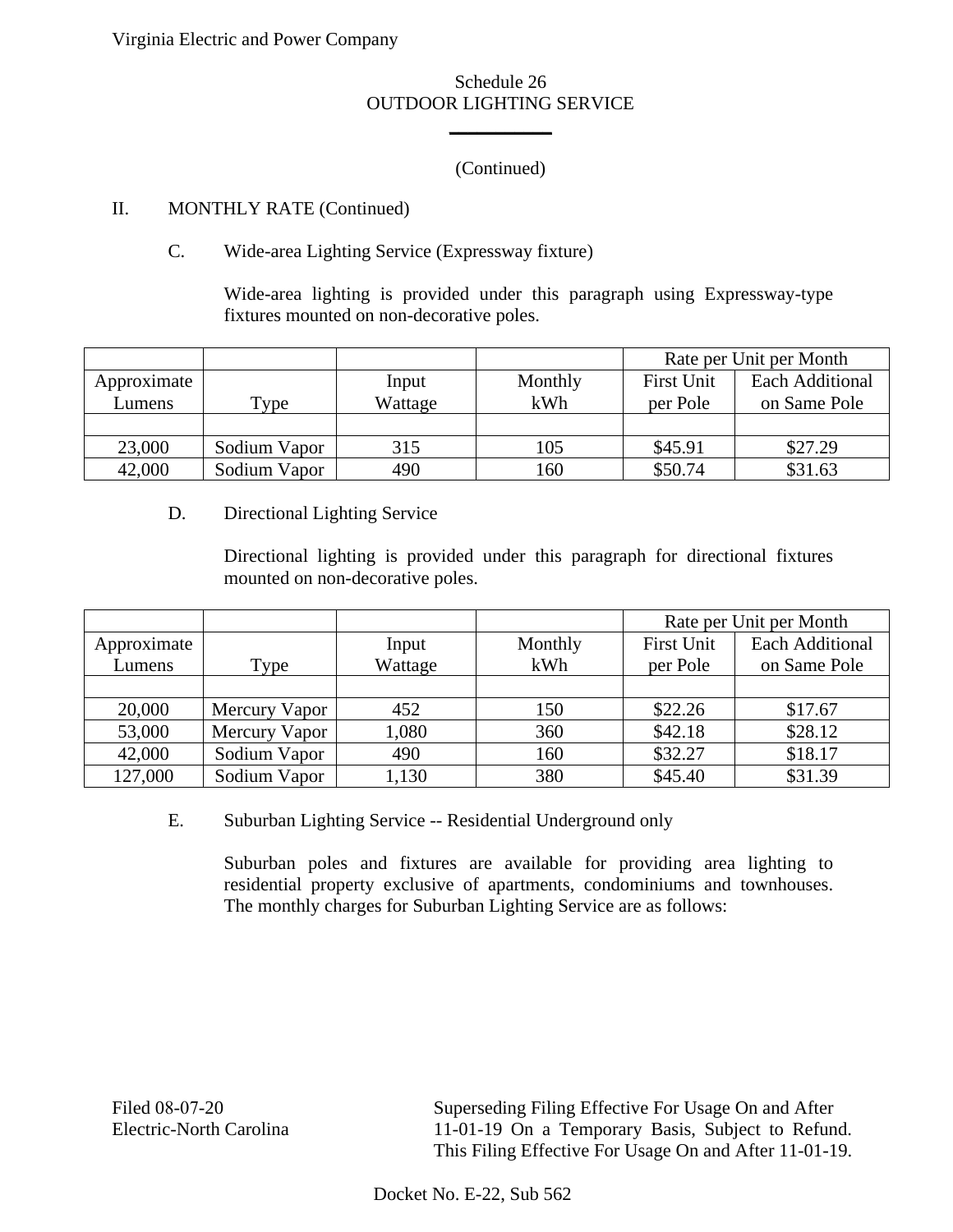\_\_\_\_\_\_\_\_\_\_\_

## (Continued)

#### II. MONTHLY RATE (Continued)

| Approximate<br>Lumens | Input<br>Wattage | Monthly<br>kWh | Rate per Unit<br>per Month |
|-----------------------|------------------|----------------|----------------------------|
|                       |                  |                |                            |
| 5,000                 |                  | 30             | \$15.71                    |
| 8,000                 | $\overline{20}$  | 40             | \$16.52                    |

#### F. Fuel Costs

The energy charges in this schedule contain a base fuel cost of 2.118 cents per kilowatt-hour.

- G. The rate per unit per month in Paragraphs II.A.1., II.A.2., II.B.1., II.B.2., II.C., II.D. and II.E., above, shall be increased or decreased by any applicable Riders.
- H. Minimum Charge

The monthly minimum charge will be the rate specified in Paragraph II.A., II.B.1., II.B.2., II.C., II.D., or II.E., above. The minimum charge shall be increased or decreased by any applicable Riders.

#### III. CONVERSION CHARGE

Upon Customer request, the Company will convert an existing mercury vapor or sodium vapor luminaire, billed in accordance with the applicable of Paragraph II.A.1. or II.B.1., above, to an available LED luminaire upon payment, in advance, by the Customer to the Company of the applicable Conversion Charge, as shown below:

| For Luminaires Billed in Accordance With | <b>Conversion Charge</b> |
|------------------------------------------|--------------------------|
| Paragraph II.A.1. Mercury Vapor Lighting | \$ 0.00                  |
| Paragraph II.A.1. Sodium Vapor Lighting  | \$131.00                 |
| Paragraph II.B.1. Sodium Vapor Lighting  | \$364.00                 |

The above Conversion Charges will not apply if the lamp or photo-control cell fails on an existing mercury vapor luminaire, after these replacement parts are no longer reasonably available from suppliers or if the ballast or housing fails.

#### IV. LATE PAYMENT CHARGE

Current bills are due and payable from the billing date. When bills are not paid in full within twenty-five (25) days from the billing date, a late payment charge of 1% per month, based on the unpaid balance, will be added to the current bill.

| Filed 08-07-20          | Superseding Filing Effective For Usage On and After    |
|-------------------------|--------------------------------------------------------|
| Electric-North Carolina | 11-01-19 On a Temporary Basis, Subject to Refund.      |
|                         | This Filing Effective For Usage On and After 11-01-19. |